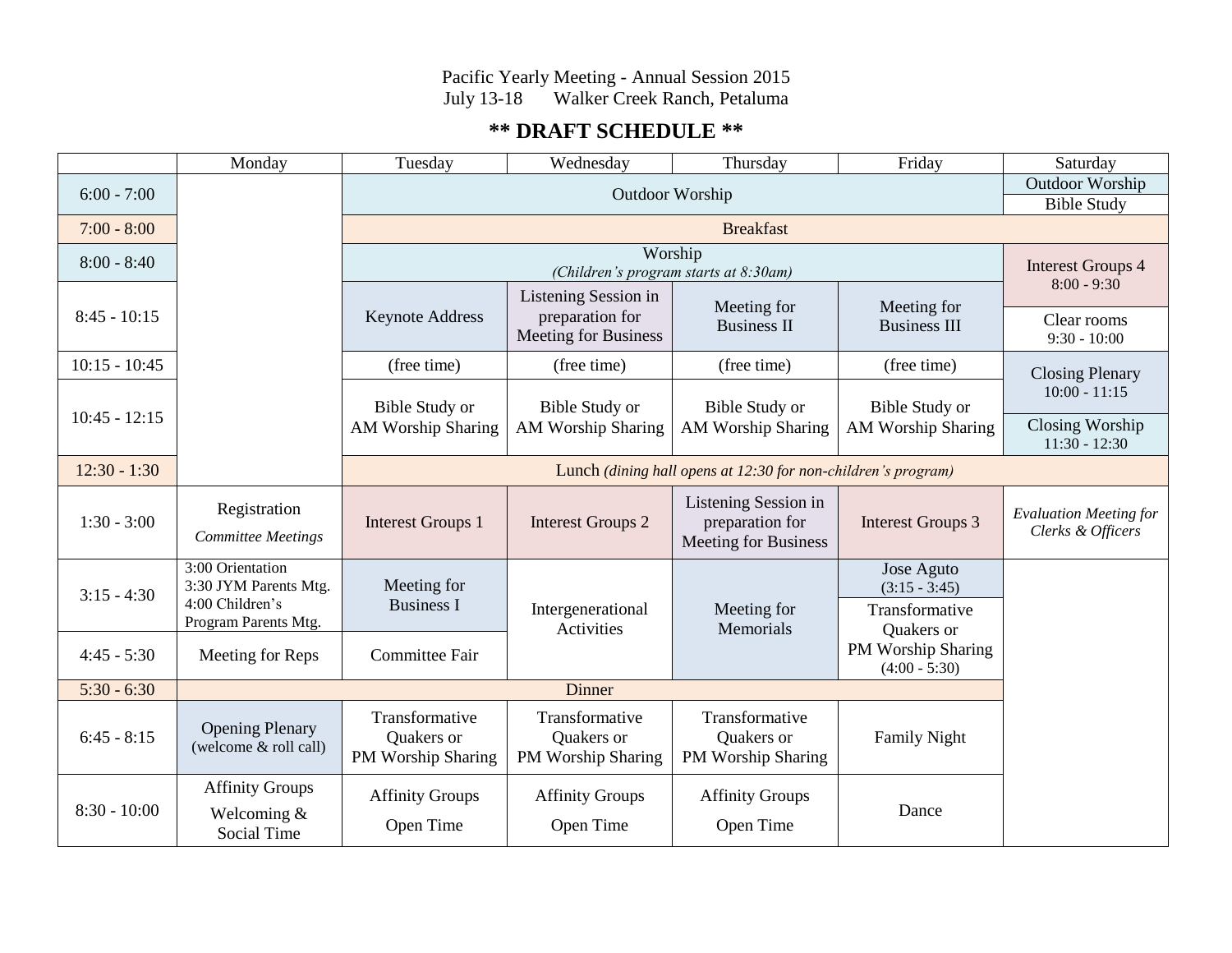# The Draft Schedule Explained:

# Affinity Groups

There is a long tradition in Pacific Yearly Meeting of convening affinity groups around a common concern or a common identity. These groups create safe spaces for sharing among themselves. Affinity groups have included 12-Step, Friends of Color, Friends of European Descent, among others. *Contact person: Amy Cooke, Assistant to the Clerk*

# Bible Study **or** AM Worship Sharing

# Transformative Quakers **or** PM Worship Sharing

Friends are encouraged to participate in either Bible Study or the morning Worship Sharing session and after dinner, either Transformative Quakers or the afternoon Worship Sharing session.

Worship Sharing gathers Friends into groups of 6-9 people, who meet Tuesday to Friday of Annual Session in open worship speaking to prepared queries as they are led. For many, Worship Sharing is a deeply enriching experience.

Note: the same queries will be offered for both the morning and evening Worship Sharing sessions. Worship Sharing groups will be assigned on site and Friends will be asked to sign up on their arrival at Walker Creek.

*Worship Sharing contact person: Barbara Babin, Ministry & Oversight Committee*

The Bible Study group meets to read selected Bible passages and consider these together in the Spirit. *Bible Study contact person: Stephen Matchett*

Transformative Quakers takes an in-depth look at the lives of prominent Friends from different eras in Quaker history. *Transformative Quakers contact person: Anthony Manousos*

## Committee Fair

Each of the standing committees of the Yearly Meeting will have a table at Walker Creek to offer information on the work of their respective committee. Friends are encouraged to visit with the committees and ask questions.

*Contact person: Bronwen Hillman, Ministry & Oversight, clerk; Eric Moon, Arrangements Clerk*

## Dance

Friday night, time for Friends younger and older to come together and "kick up our heels". Hosted by Junior Yearly Meeting. Look for announcements of the theme for the dance this year in the Daily Miracle.

# Family Night

An evening of laughter and enjoyment as we revel in the talent among us. Announcements will be made in the Daily Miracle and at plenary sessions.

*Contact person: Linda Rowell, Ministry & Oversight Committee*

# Jose Aguto

FCNL's Legislative Secretary for Sustainable Energy and Environment will give a talk on this work.

## Interest Groups

A variety of sessions are held on topics of interest. Interest Groups are sponsored by the standing committees of the Yearly Meeting and offer an opportunity to report on projects and to explore various interests and activities.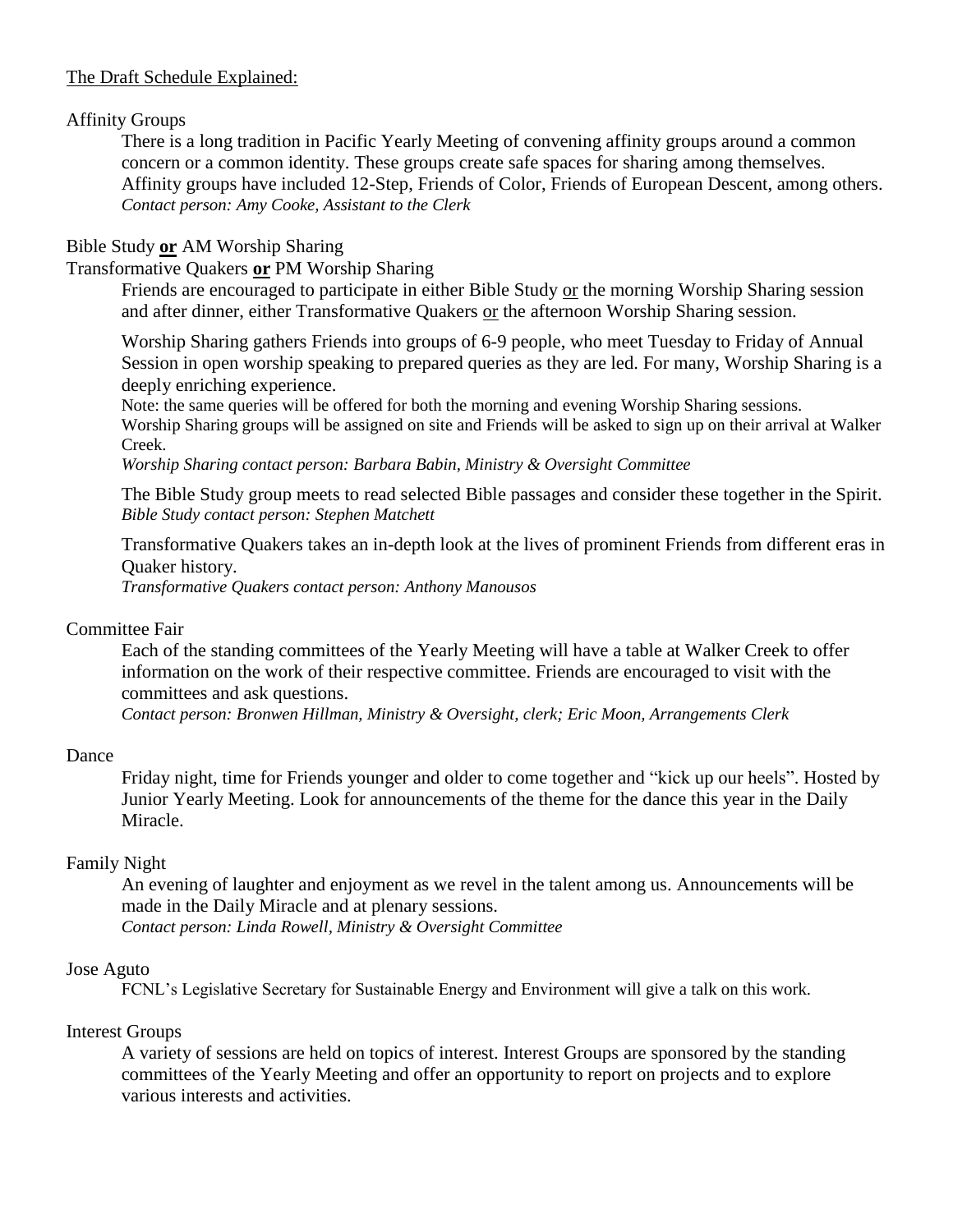## Intergenerational Activities

Spending time with our younger (and older) Friends is key to fostering our community. On Wednesday afternoon, Friends will be encouraged to participate in the workshop "Roots of Injustice, Seeds of Change" to be offered by Paula Palmer *(limited to 60 people, advance sign-up on site at Walker Creek)*, art activities, hiking, or another of the options offered.

Note: Paula Palmer's workshop will also be offered during the Saturday morning interest group time. *Contact person: Bronwen Hillman, Ministry & Oversight Committee, clerk*

*Contact person for Paula Palmer's workshop: Sandy Kewman, Subcommittee on Racial Justice, co-convener*

#### Keynote Address

Lloyd Lee Wilson (North Carolina Yearly Meeting (conservative)), author of "Wrestling with Our Faith Tradition: Collective Public Witness, 1995-2004, among other works, will give the keynote address to set the tone for the week.

#### Listening Session

Two listening sessions will be offered at Annual Session this year to give Friends the opportunity to voice concerns, ask questions, examine wording, etc. in relation to the agenda items for the Meetings for Business. The items for each listening session will be announced in the Daily Miracle. *Contact person: Steve Smith, Presiding Clerk*

## Meeting for Business

The Yearly Meeting addresses the items of business brought for approval (the annual budget, Nominations Committee report, etc.). The agendas for the Meetings for Business will be provided at Walker Creek.

*Contact person: Steve Smith, Presiding Clerk*

#### Meeting for Memorials

The names of Friends who have passed away since last Annual Session are read and Friends share from the gathered silence.

*Contact person: Bronwen Hillman, Ministry & Oversight Committee, clerk*

#### Meeting for Parents (Children)

Parents will receive information about the Children's program at the Annual Session and have an opportunity to ask questions and meet some of the program staff.

#### Meeting for Parents (JYM)

Parents of Junior Yearly Meeting (JYM) Friends have questions and the JYM program has information to share about the teen program. This is an opportunity to meet the people that will be looking after our teens during the Annual Session.

*Contact person: Steve Leeds & Sue Torrey, Junior Yearly Meeting Adult Committee, co-clerks*

## Meeting for Reps

Monthly Meeting representatives in attendance at the Annual Session are asked to participate in a 45 minute meeting called by the Ministry and Oversight Committee Representative Support Subcommittee. The purpose of this meeting, among others, is to check in with the Monthly Meeting representatives and to ensure these representatives are aware of their role at the Annual Session. *Contact person: Sandy Kewman, Representative Support Subcommittee, convener*

## Newcomer Orientation

First time at the Annual Session? This is a chance to find out what's coming up during the week. *Contact person: Amy Cooke, Assistant to the Clerk*